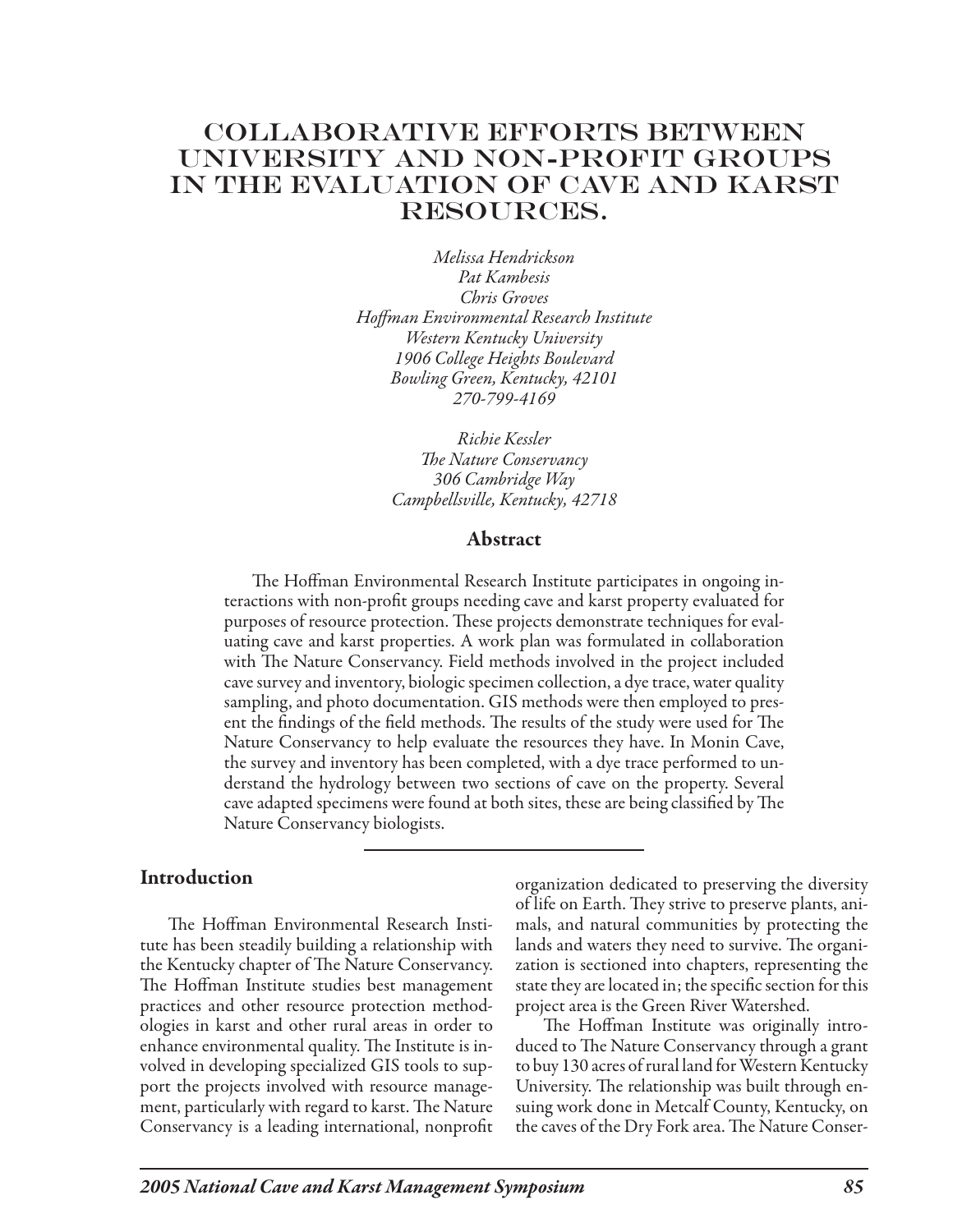vancy invited the Hoffman Institute to pay an initial visit to two sites to evaluate the potential for the caves, one located in Green County and the other in Adair County, Kentucky.

## Project Areas

Monin Cave is located in Green County, Kentucky, near the town of Crailhope. Garnett Cave is located outside of Columbia, Kentucky, in Adair County. Monin Cave is located in the St. Louis Limestone, where Garnett Cave is in the Fort Payne Formation.

## Field Methods

A work plan was developed with The Nature Conservancy to evaluate the two cave systems. A cave survey was conducted following standards set by the Hoffman Institute. The GPS data was taken by a Garmin Legend with accuracy of up to 10 meters. Along

with the cave survey, a resource inventory was completed. Water chemistry measurements including temperature, pH, and conductivity were taken at both locations. Photo documentation was performed on all trips. A dye trace was performed at Monin Cave. The Nature Conservancy also asked the Hoffman Institute to perform a biologic collection of stygobites from both caves. The samples were then forwarded to scientists at The Nature Conservancy for identification.

## Results

After the completion of the cave survey, the



*Figure 1: Finished Quadrant 9.*

information was compiled into the Compass cave survey program. It was georeferenced using the GPS locations acquired in the field. This data was used to complete the cartography of each of the caves. Due to the size of Monin Cave, a quadrant map format was used. The Compass data was also exported as a shapefile. One shapefile was used to import the line plot onto a topographic map of the region in ArcGIS. Other shapefiles were modified to be used as a catalog for the resource inventory. These files were then added as layers in ArcGIS. An interactive map was created in ArcGIS displaying different inventory layers, such as locations of